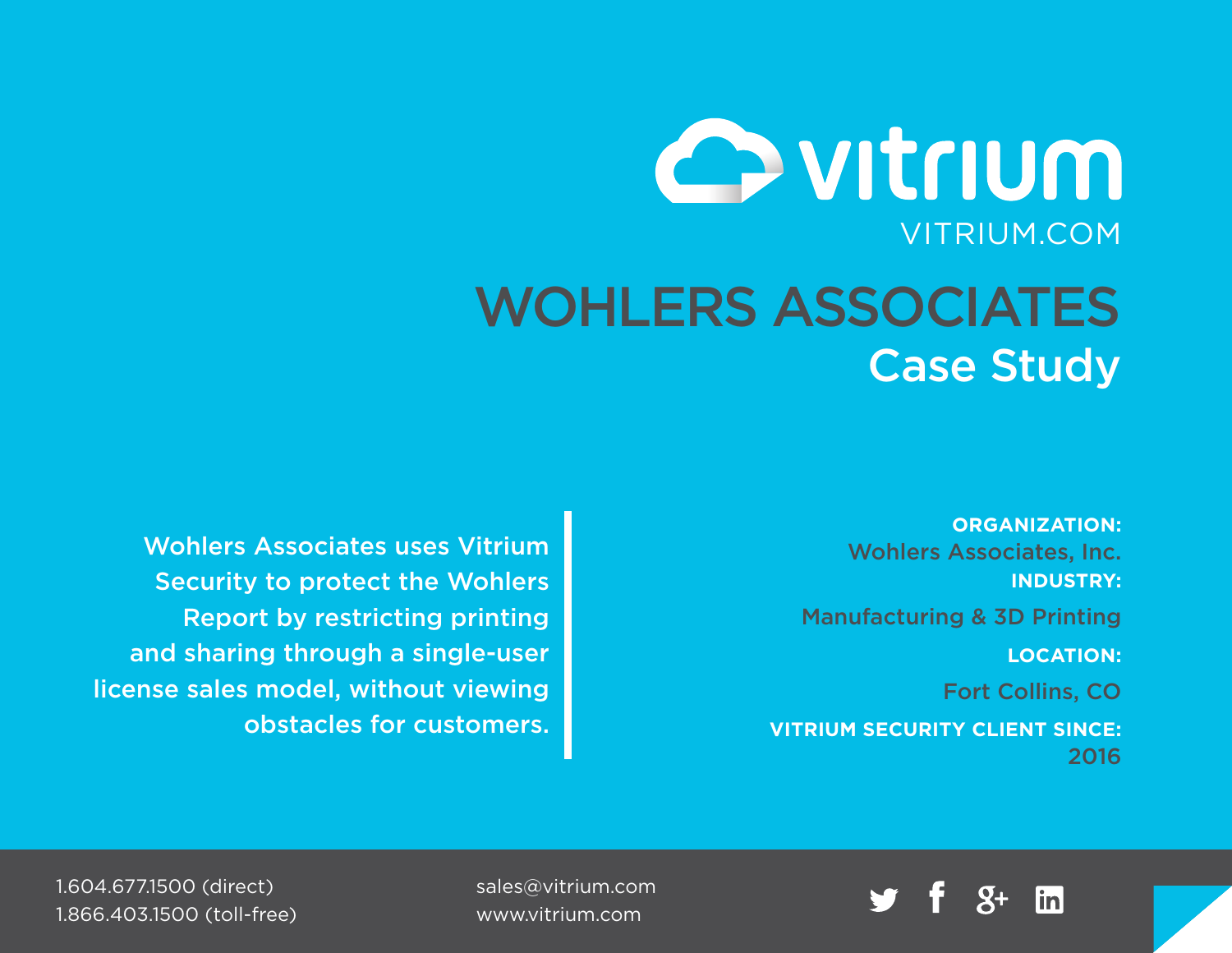## Company Overview

Wohlers Associates, Inc. is an independent consulting firm based in Fort Collins, Colorado. Founded over thirty years ago, the company provides technical and strategic consulting on the new developments and trends in rapid product development, additive manufacturing, and 3D printing. Wohlers Associates' past work has involved 260 client organizations in 26 countries around the world. The company has provided advice to 180 additional companies in the investment community.

## Key Challenges

Wohlers Associates publishes and distributes the Wohlers Report, an annual publication that provides a global review and analysis of additive manufacturing and 3D printing. Written for product development and manufacturing professionals, the report delivers invaluable information to companies, service providers, startups, researchers, educators, analysts, and investors in the manufacturing sector. Often referred to as the bible on 3D printing, the Wohlers Report has served as the undisputed industry-leading report on the subject for 23 consecutive years.

Publishing such a valuable report, Wohlers Associates needed a Content Security and DRM solution to protect its investment in developing the report.. The company was delivering the report to paying customers as a PDF file via email, using simple password protection from Adobe Acrobat. "In early 2016, it was discovered that someone had illegally unlocked the protection on the report and made it available for \$1 at a very popular website in China," says Terry Wohlers, Principal Consultant and President at Wohlers Associates, "I knew right away that stronger content protection was necessary to protect our business."

"It was discovered that someone had illegally unlocked the protection on our report and made it available for \$1 at a very popular website based in China."

### Terry Wohlers

Principal Consultant & President

1.604.677.1500 (direct) 1.866.403.1500 (toll-free)

[sales@vitrium.com](mailto:sales%40vitrium.com?subject=) [www.vitrium.com](http://www.vitrium.com) <sup>2</sup>

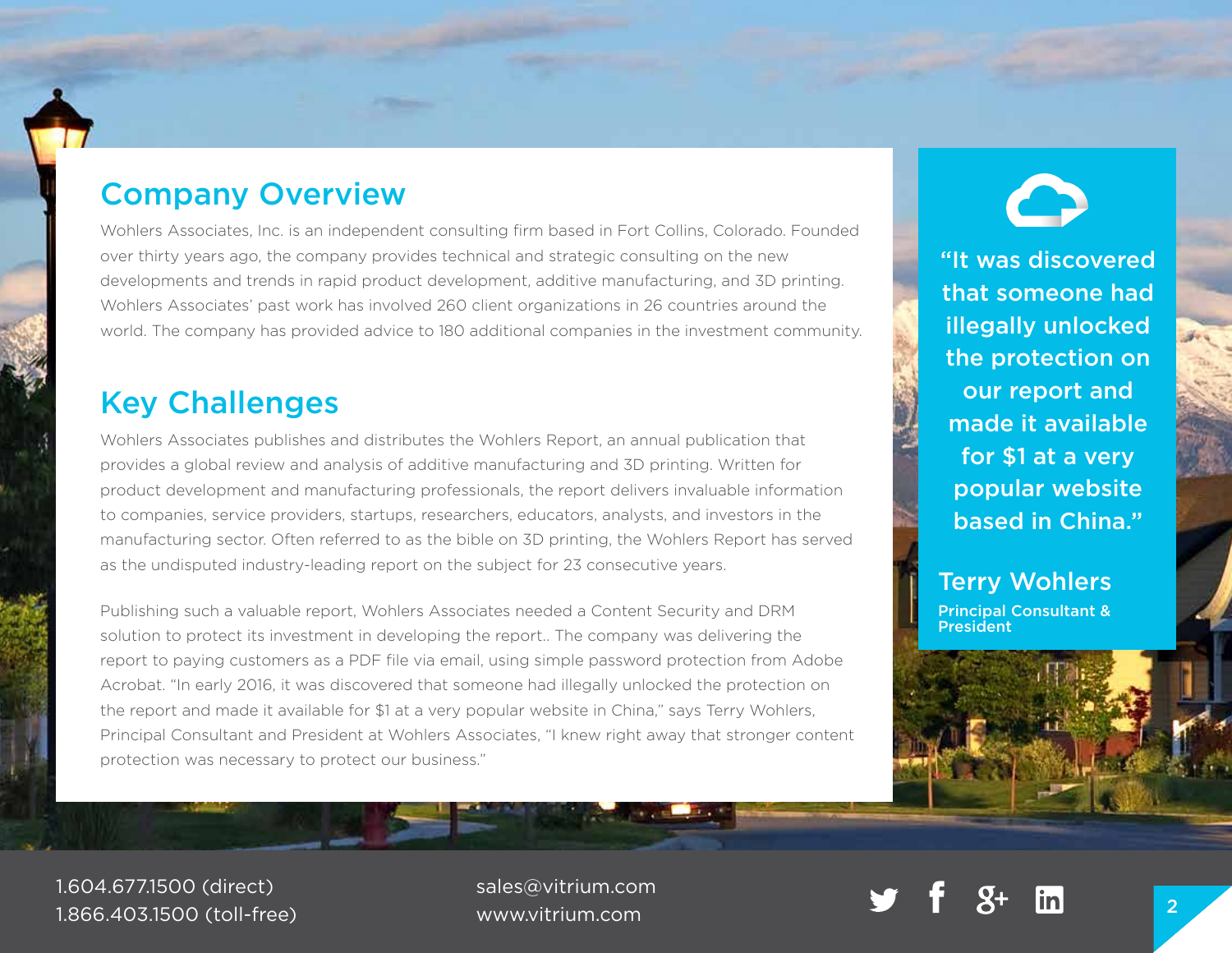## The Solution

"Our goals were to secure our content while maintaining ease of viewing for our customers," says Mr. Wohlers. "As we moved to selling a digital version of the Wohlers Report, we needed to restrict sharing through a single-user license sales model, and prevent the report from being printed." Mr. Wohlers, along with IT expert Dan Silva and order processing specialist Julie Whitney, set out to find a solution that did all this, while being cost effective and easy to use. In Vitrium Security they found the right solution for their company.

After researching Content Security and DRM solutions, Mr. Silva recommended Vitrium to the Wohlers team as an affordable solution that delivered on the company's goal to protect the Wohlers Report with minimum disruption to their content delivery process. "We needed a way to deliver our report to customers as a PDF or a secure web link through a browser," continues Mr. Wohlers. "We needed protection to travel with the report wherever it went with secure offline access, and Vitrium did it at the right price," summarizes Mr. Wohlers.

"As we moved to selling a digital version of the Wohlers Report, we needed to restrict sharing through a single-user license sales model, and prevent the report from being printed."

Terry Wohlers Principal Consultant & President



1.604.677.1500 (direct) 1.866.403.1500 (toll-free) [sales@vitrium.com](mailto:sales%40vitrium.com?subject=)